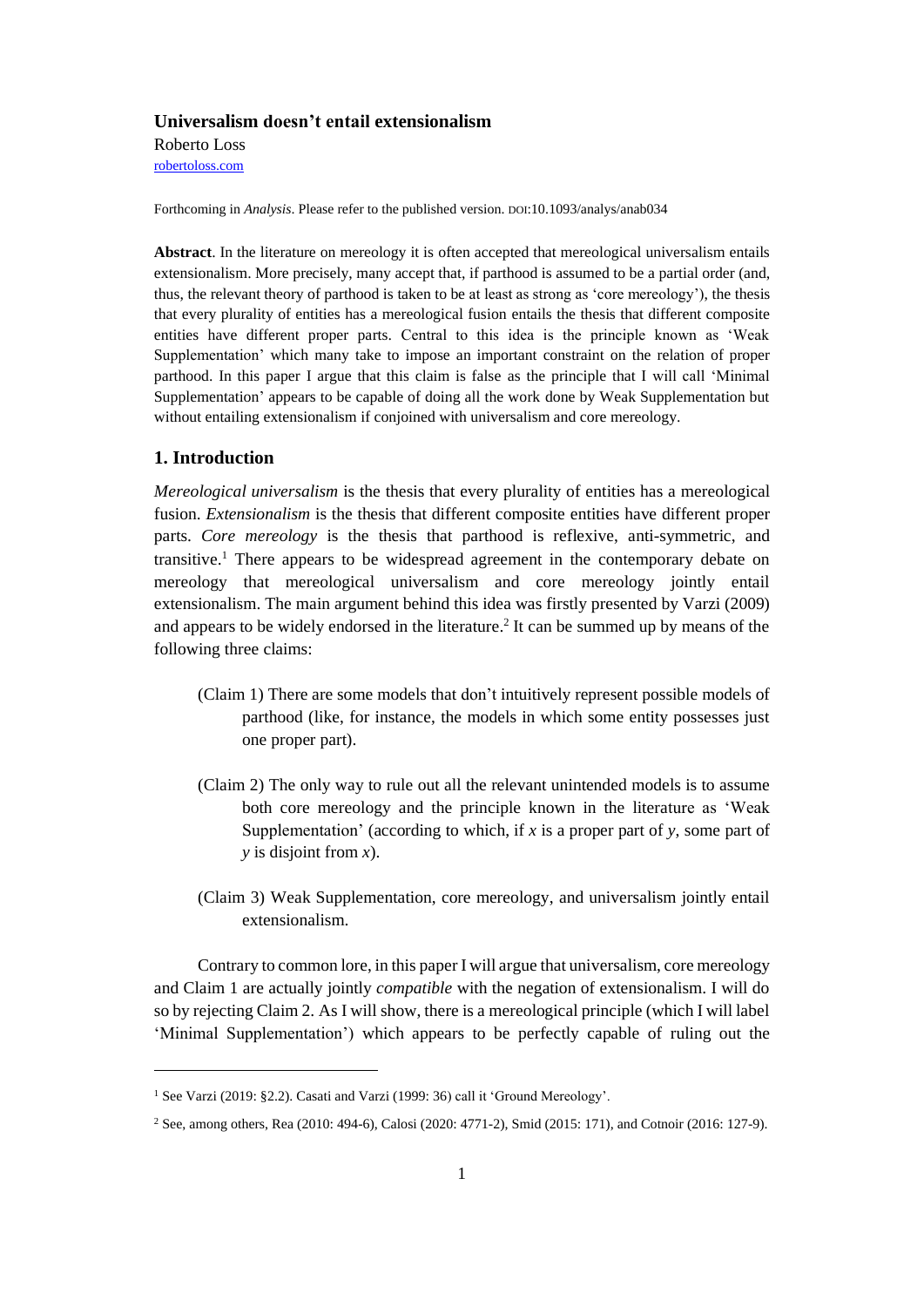relevant unintended models without entailing extensionalism if conjoined with core mereology. I will, thus, conclude that (*pace* Varzi 2009) universalism doesn't entail extensionalism.

## **2. The problem**

I will take here the notion of *proper parthood* ('<') as primitive and define the notions of *parthood*, *overlap*, *disjointness* and *fusion* as follows (in what follows '*xx*', '*yy*', '*zz*' are plural variables and ' $z \leq vy$ ' stands for '*z* is one of the *yy*'):

(Part)  $x \leq y =_{df} x < y \vee x = y$ (Overlap)  $0xy =_{df} \exists z(z \le x \land z \le y)$ (Disjointness)  $Dxy =_{df} \sim Oxy$  $(Fusion)$   $xFyy =_{df} \forall z(z \leq yy \rightarrow z \leq x) \land \forall z(z \leq x \rightarrow \exists w(w \leq yy \land \textit{O}wz))$ 

Varzi (2009: 602-3) and Cotnoir (2016: 122-5) argue that the other definitions of the notion of mereological fusion that can be found in the literature (see Hovda 2009: 57-61 and Varzi 2019: §4.3) are problematic enough to be discarded, at least in this context. Be that as it may, given that Fusion is not only widely endorsed, but also appears to be pretty natural (by having its first conjunct requiring that the fusion 'contain' all the entities it fuses, and its second conjunct demanding that the entities fused completely 'cover' the fusion, so to speak; see Loss 2021: 5), what I will argue in what follows can be seen as also including the claim that non-extensionalist universalists don't need to reject Fusion and embrace some other definition of the notion of mereological fusion.

I will also assume that the following principles are true:

```
(Irreflexivity) \forall x \sim (x < x)(Transitivity) \forall x \forall y \forall z ((x \leq y \land y \leq z) \rightarrow x \leq z)(Universalism) \forall y \forall \exists x (xF \forall y)
```
(notice that Irreflexivity, Transitivity, and Part entail that parthood is reflexive, antisymmetric, and transitive, and thus that it complies with core mereology). For future reference, I will call this very minimal universalist mereology (which can be seen as simply adding Universalism to core mereology) 'CORU'.

Consider the models depicted in Figure 1. Intuitively, these models shouldn't be taken to be models of parthood (for some discussion see Cotnoir 2016: 125-7 and Varzi 2019: §3.1). However, it is easy to check that all the models of Figure 1 are models of CORU. Therefore, in order to exclude them, further mereological principles must be assumed. This is, however, where the problems for non-extensionalist universalists begin. Consider, as a matter fact, the following well-known principles: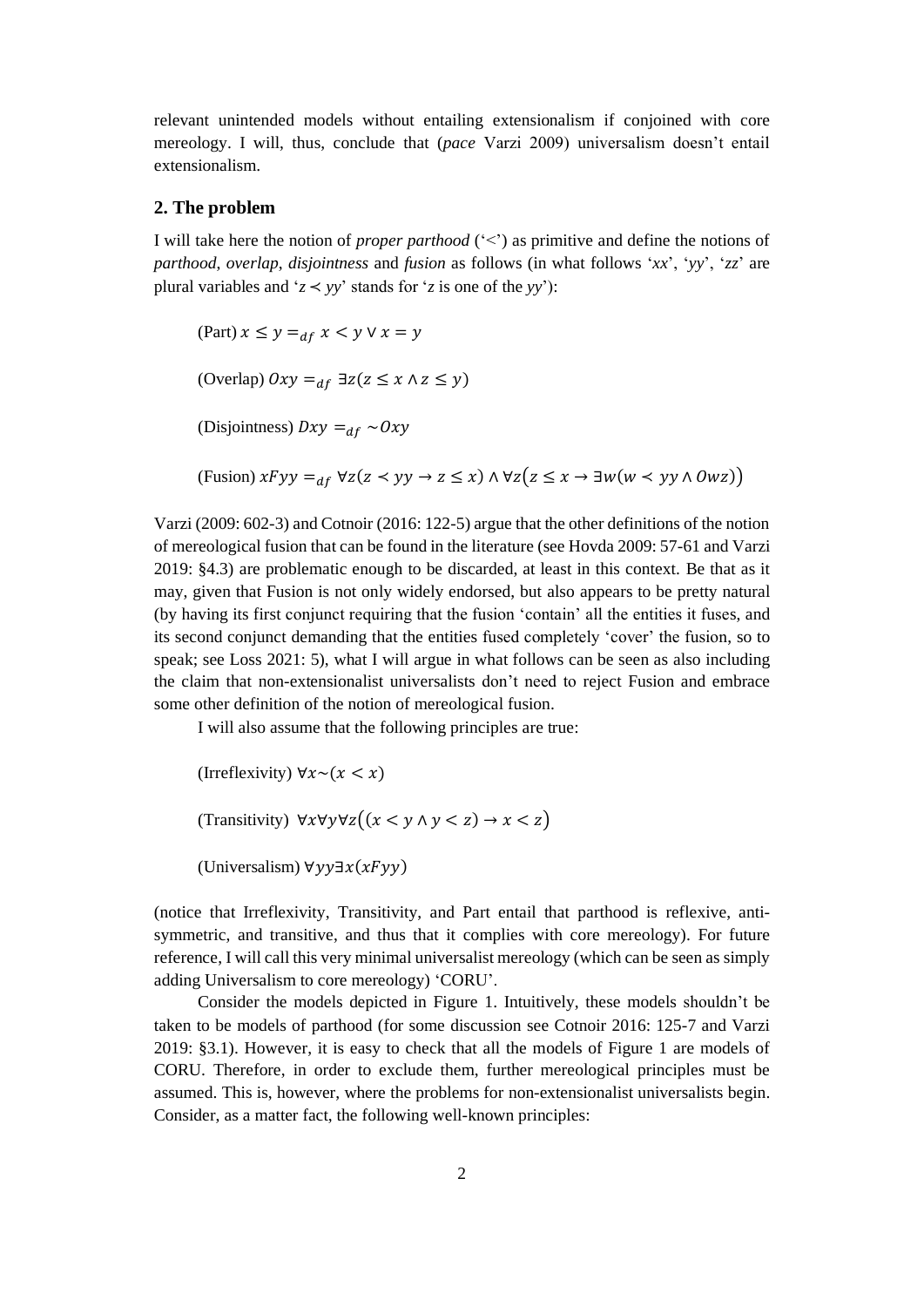(Weak Company)  $\forall x \forall y (x < y \rightarrow \exists z (z < y \land z \neq x))$ 

(Strong Company)  $\forall x \forall y (x \leq y \rightarrow \exists z (z \leq y \land z \leq x))$ 

(Quasi Supplementation)  $\forall x \forall y (x < y \rightarrow \exists z \exists w (z \leq y \land w \leq y \land Dzw))$ <sup>3</sup>





According to Weak Company, every composite entity must have more than just one proper part. According to Strong Company, for every proper part of an object there must be at least a second proper part that is not part of the first. According to Quasi Supplementation, every composite object must have at least two disjoint parts. Weak Company is successful only against the first model. Strong Company excludes only the first, the second, and the third model. Quasi Supplementation excludes only the first, the second, and the fourth. None of these principles excludes the fifth model (featuring a *dense* chain of proper parthood going from  $b$  to  $a$ ). For this reason, it may seem that the only way to rule out these models is to accept Weak Supplementation, according to which if *x* is a proper part of *y*, then some part *z* of *y* is disjoint from *x*:

(Weak Supplementation)  $\forall x \forall y (x < y \rightarrow \exists z (z \le y \land Dzx))$ 

<sup>3</sup> See Varzi (2019: section 3.1). Quasi Supplementation is defended as an alternative to Weak Supplementation by Gilmore (2014).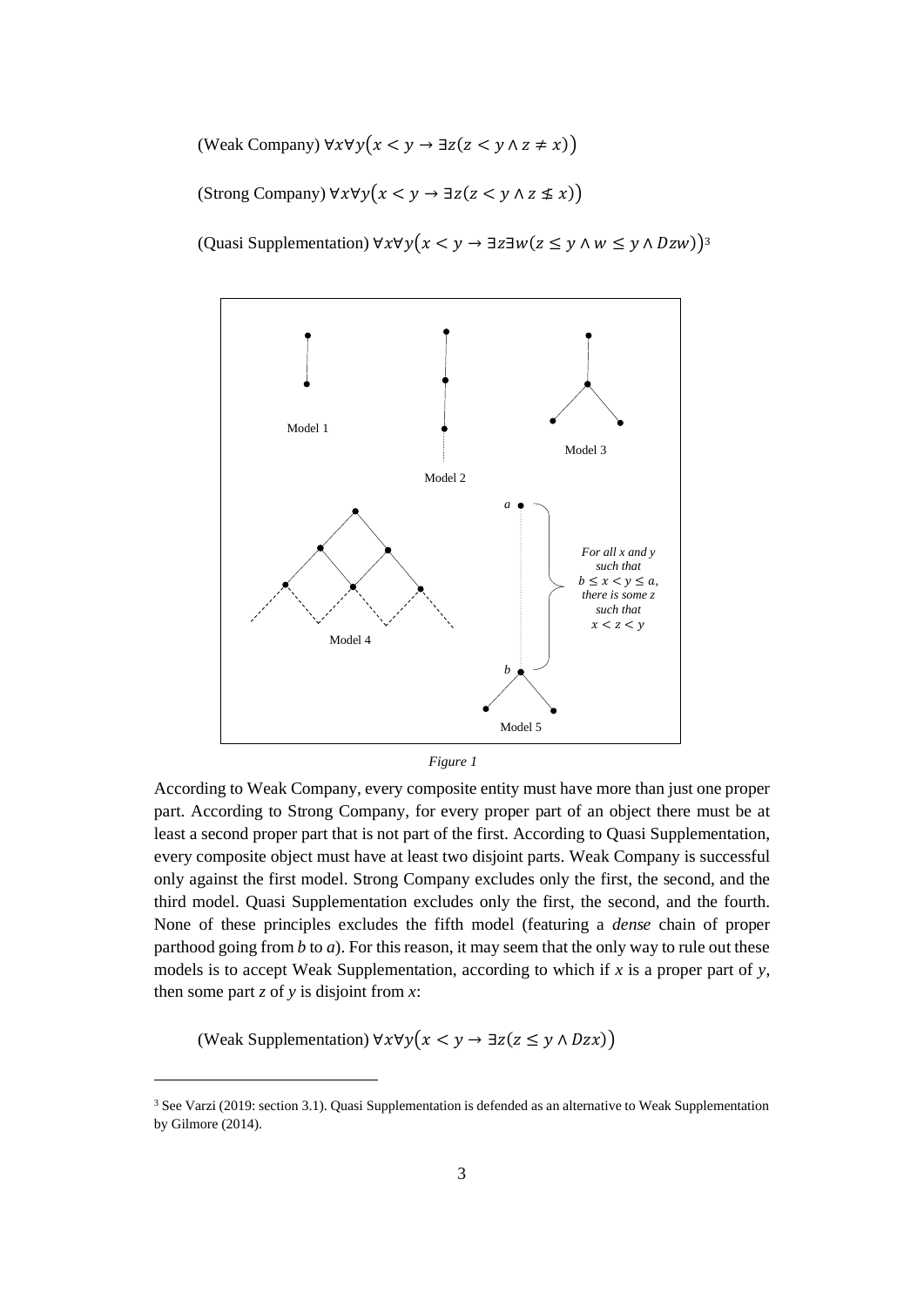Indeed, some authors have gone as far as to claim that Weak Supplementation is 'constitutive of the meaning of 'proper part'' (Simons  $1987: 116$ )<sup>4</sup> and that it 'expresses a minimal requirement which any relation must satisfy (besides reflexivity, anti-symmetry and transitivity) if it is to qualify as parthood at all' (Varzi 2008: 110-1). For this reason, the theory resulting from adding Weak Supplementation to core mereology has been labelled 'minimal mereology' (Casati and Varzi 1999: 39; Varzi 2019: §3.1). However, once Weak Supplementation is accepted, the resulting mereology becomes *in*compatible with the idea that two different composite entities can have the same proper parts. Consider, for instance,  $b_1$  and  $b_2$  in Figure 2. It follows from universalism that they must have a fusion. Varzi's (2009: 600) argument clearly shows that any fusion of  $b_1$  and  $b_2$  must contain both of them as proper parts, like the entity labelled '*a*' in Figure 2. But models like the one



depicted in Figure 2 are clearly in violation of Weak Supplementation. Each of the *b*s is a proper part of *a* and yet no part of *a* is disjoint from any of the *b*s. Therefore, it may indeed seem that, assuming core mereology and Claim 1, mereological universalism is incompatible with the rejection of extensionalism.

# **3. The solution**

Let two entities be *incomparable* just in case neither is a part of the other:

(Incomparable)  $\mathbb{I}xy =_{df} x \leq y \wedge y \leq x$ 

Consider, then, the following principle, which I will label 'Minimal Supplementation':

(Minimal Supplementation)  $\forall x \forall y \left(x < y \rightarrow \exists z (z \leq y \land \mathbb{I} x z \land \exists w \exists u (w \leq x \land u \leq z \land Dwu))\right)$ 

According to Minimal Supplementation, if an entity *x* is a proper part of an entity *y*, then there is some part *z* of *y* that is both incomparable to *x* and such that some of its parts is disjoint from some part of *x*. The addition of Minimal Supplementation to CORU is sufficient to rule out all the problematic models of Figure 1. In order to appreciate this

<sup>4</sup> See Cotnoir (2018) for some recent discussion of this idea.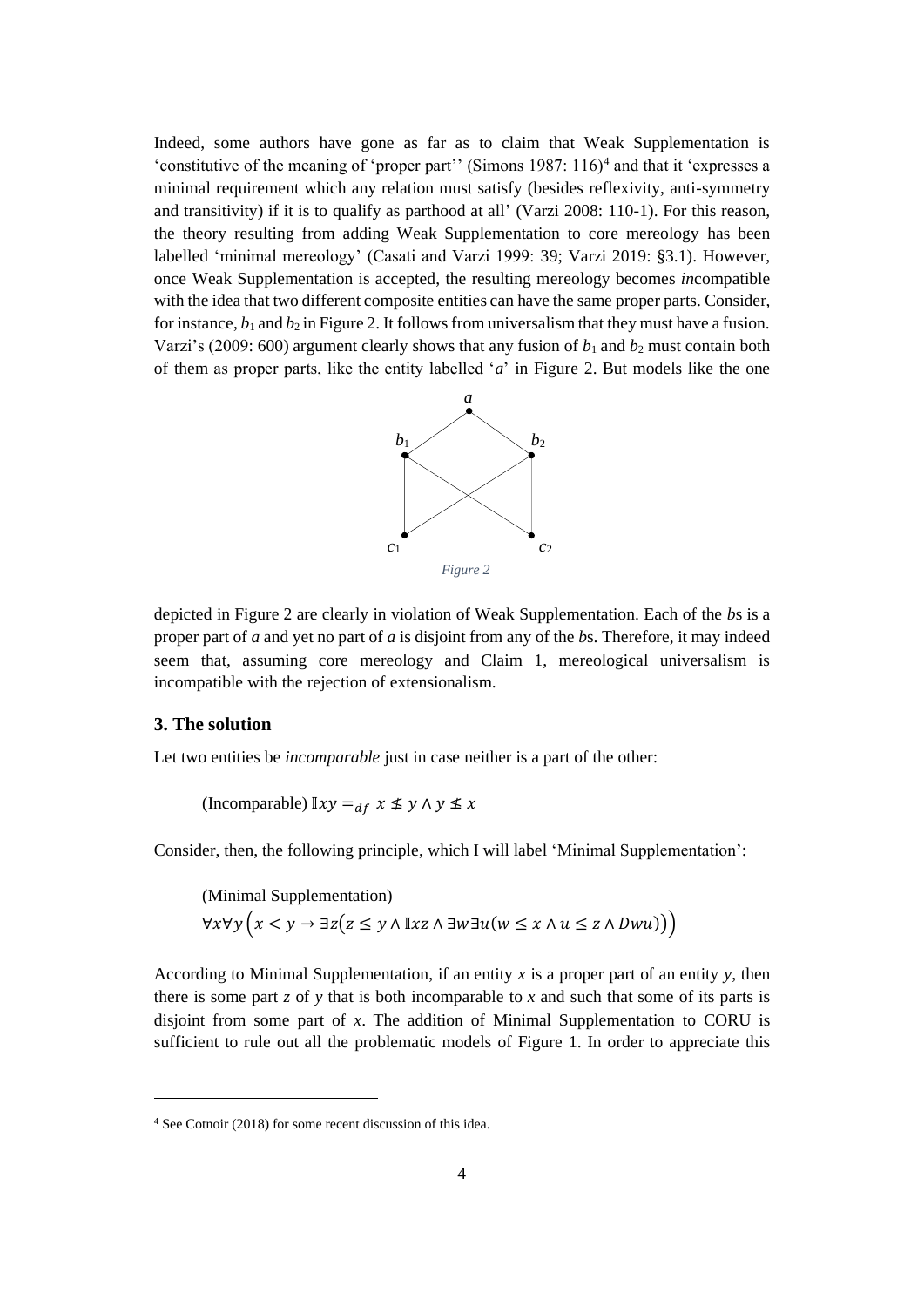point, consider the principle (which I will call 'Full Company') which says that if *x* is a proper part of *y*, then there is some part of *y* that is incomparable to *x*:

(Full Company)  $\forall x \forall y (x \leq y \rightarrow \exists z (z \leq y \land \mathbb{I} x z))$ 

Full Company is clearly stronger than Strong Company. Taken together, Full Company and Quasi Supplementation rule out all the problematic models of Figure 1. In fact, the only model in Figure 1 that is a model of both Strong Company and Quasi Supplementation is model 5 which is clearly not a model of Full Company, as each of the *b*s is 'comparable' to all of the parts of *a*. Under the assumption of CORU, Full Company and Quasi Supplementation are jointly equivalent to Minimal Supplementation. As a matter of fact, (assuming CORU) not only does Minimal Supplementation clearly entail both Full Company and Quasi Supplementation, but it can also be easily proven that Full Company and Quasi Supplementation jointly entail Minimal Supplementation:

Suppose that *b* is a proper part of *a*. By Full Company, *a* has a proper part *c* that is incomparable to *b*, as required by the first two conjuncts of the consequent of Minimal Supplementation. The third conjunct says that some part of *b* is disjoint from some part of *c*. Since *b* and *c* are incomparable, if either of them is atomic they clearly must be disjoint. Instead, if they are composite entities, it follows from Quasi Supplementation that they both have disjoint parts. Let  $b_1$  and  $b_2$  be two disjoint parts of *b* and  $c_1$  and  $c_2$  be two disjoint parts of *c*. Consider  $b_1$  and  $c_1$ . Either they are disjoint or they overlap. If they are disjoint, there is indeed a part of *b* (namely,  $b_1$ ) that is disjoint from a part of *c* (namely,  $c_1$ ). Suppose, instead, that they have a part *f* in common. Since f is a part of  $c_1$  (which we are supposing to be disjoint from  $c_2$ ) it must be disjoint from *c*2. Therefore, we also have in this case that there is a part of *b* (namely,  $f$ ) that is disjoint from a part of  $c$  (namely,  $c_2$ ). O.E.D.

It can be easily checked that the mereology resulting by adding Minimal Supplementation to CORU doesn't entail extensionalism. Consider the model of Figure 2.  $b_1$  is a proper part of *a*.  $b_2$  is incomparable to  $b_1$  and such that some of its parts (for instance,  $c_1$ ) is disjoint from some part of  $b_1$  (in this case,  $c_2$ ; the same line of reasoning applies to *b*<sub>2</sub>). *c*<sub>1</sub> is a proper part of both *b*<sub>1</sub>, *b*<sub>2</sub> and *a*. *c*<sub>2</sub> is (i) part of *b*<sub>1</sub>, *b*<sub>2</sub>, and *a*, (ii) incomparable to  $c_1$ , and (iii) such that some of its parts (namely,  $c_2$  itself) is disjoint from some part of  $c_1$ (namely,  $c_1$  itself; the same line of reasoning applies to  $c_2$ ). Therefore, in the nonextensional model of Figure 2 both the *b*s and the *c*s comply with Minimal Supplementation.

It is well-known that if parthood is defined as in Part (see section 2), classical mereology can be axiomatized by means of Transitivity, Weak Supplementation, and Universalism:

*Classical Mereology*:

(Transitivity)  $\forall x \forall y \forall z ((x \leq y \land y \leq z) \rightarrow x \leq z)$ 

(Weak Supplementation)  $\forall x \forall y (x \leq y \rightarrow \exists z (z \leq y \land Dzx))$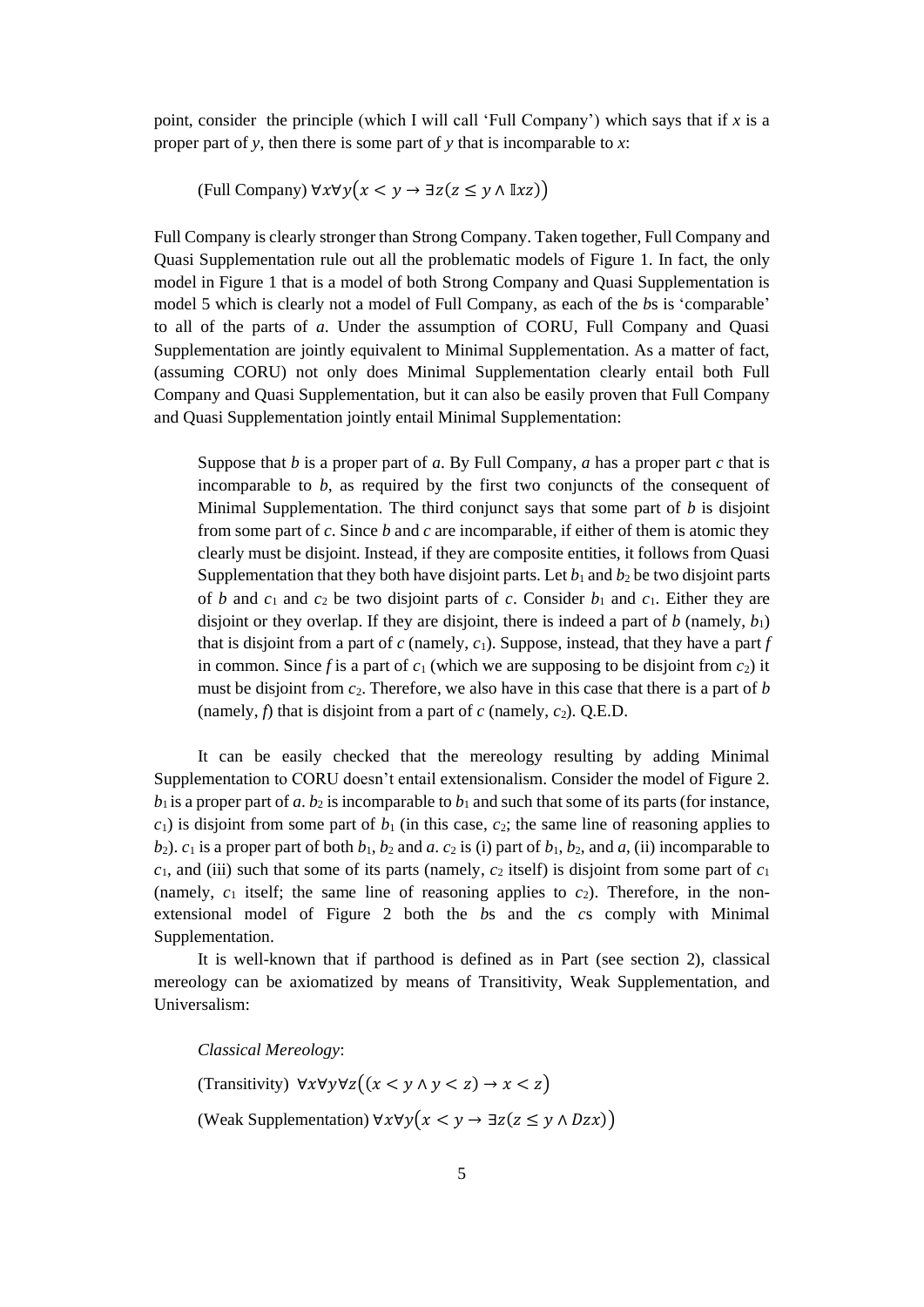(Universalism)  $\forall y \exists x (xFyy)$ 

(see Hovda 2009: 81). The non-extensional and universalist mereology presented in this section (which may be labelled 'UNEM') can be axiomatized in a similar fashion:

*UNEM*: (Transitivity)  $\forall x \forall y \forall z ((x \leq y \land y \leq z) \rightarrow x \leq z)$ (Minimal Supplementation)  $\forall x \forall y \big(x \leq y \rightarrow \exists z \big(z \leq y \land \mathbb{I} x z \land \exists w \exists u (w \leq x \land u \leq z \land Dwu)\big)\big)$ (Universalism) ∀yy∃ $x(xFyy)^5$ 

## **4. A stronger non-extensional and universalist mereology**

UNEM is not the strongest non-extensional and universalist mereology complying with Transitivity, Minimal Supplementation and Universalism. Consider, as a matter of fact, the principle (which we may label 'Non-Extensional Supplementation' or 'NE-Supplementation' for short) according to which if  $x$  is not part of  $y$ , then some part of  $x$  is either disjoint from *y* or it has the same proper parts of *y* despite being different from *y*:

(NE-Supplementation)  $\forall x \forall y \left(x \not\leq y \rightarrow \exists z (z \leq x \land (Dzy \lor (z \neq y \land \forall w (w < z \leftrightarrow w < y)))\right)$ 

NE-Supplementation may be seen as a weaker version of the well-known Strong Supplementation principle (a theorem of both classical and extensional mereology):

(Strong Supplementation)  $\forall x \forall y (x \leq y \rightarrow \exists z (z \leq x \land Dzy))$ 

Whereas Strong Supplementation demands that if  $x$  is not a part of  $y$ , then some part of  $x$ must be disjoint from *y*, NE-Supplementation allows *y* to overlap every part of *x*, provided that *x* has a part that is different from *y* but has the same proper parts of *y* (thus leaving open the possibility of non-extensional scenarios).

<sup>5</sup> Transitivity, Minimal Supplementation, and Part entail that proper parthood is asymmetric (if *x* is a proper part of *y*, Minimal Supplementation entails that there is some part of *y* that is incomparable to *x*; but if *y* was a proper part of *x*, then, by Transitivity, no part of *y* could be incomparable to *x*). It follows, then, from Asymmetry and Transitivity that proper parthood is also irreflexive. Q.E.D.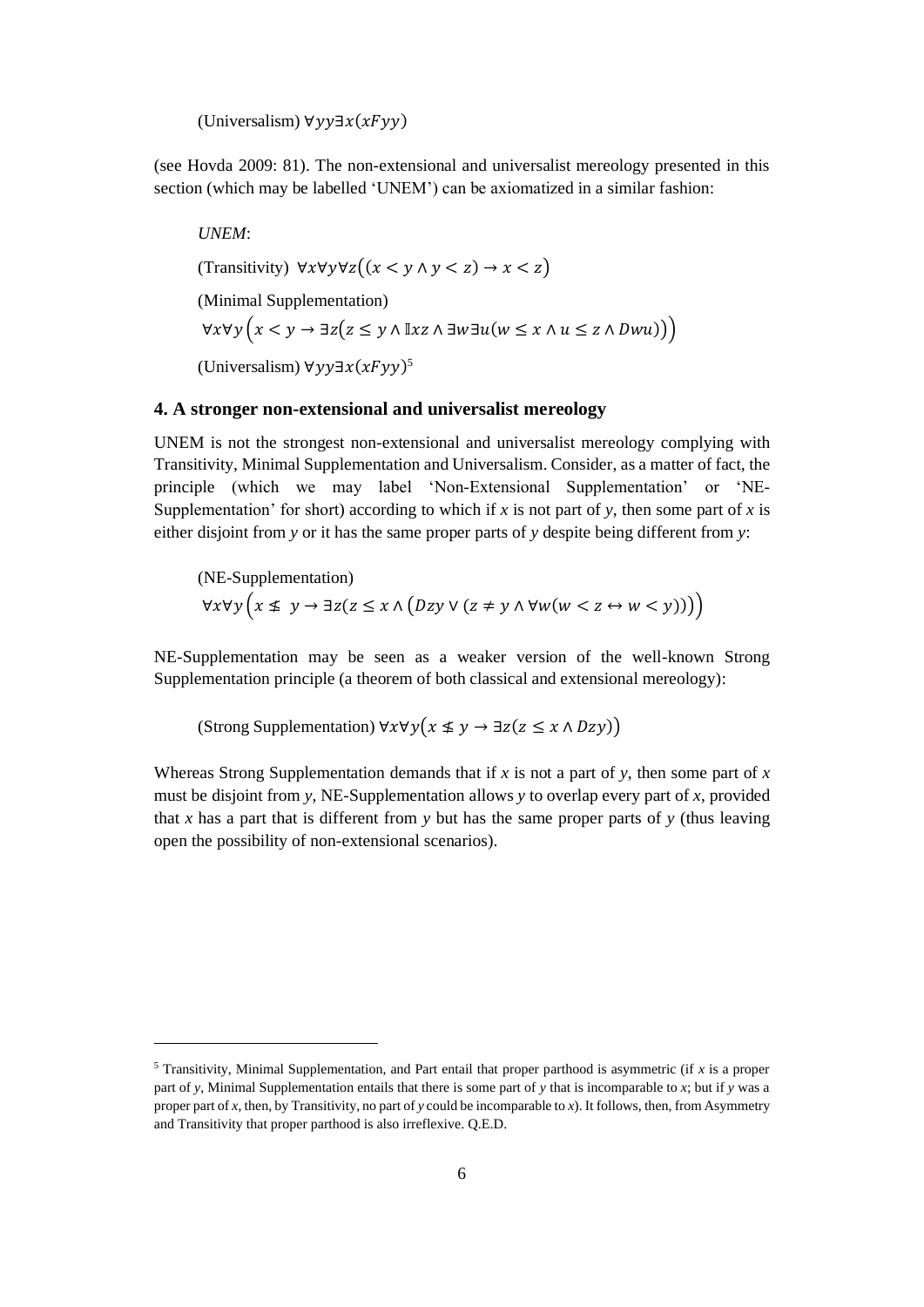

The model of Figure 3 is a model of UNEM<sup>6</sup> but *not* of NE-Supplementation:  $c_2$  is not part of  $b_2$ , and yet (i) all the parts of  $c_2$  overlap  $b_2$  and (ii) there is no part of  $c_2$  that has all and only the proper parts of  $b_2$ . The model of Figure 3 is also not a model of classical mereology, since it is not a model of Strong Supplementation  $(c_2$  is not a part of  $b_2$  and yet every part of  $c_2$  overlaps  $b_2$ ). The mereology resulting from the addition of NE-Supplementation to UNEM (which we may call 'Strong UNEM', or 'SUNEM' for short) is clearly compatible with the negation of extensionalism. In Figure 2, for instance,  $a$  is not a part of *b*1, but—despite the fact that every part of *a* overlaps *b*<sup>1</sup> (contrary to what Strong Supplementation would require in this case)—there is a part of  $a$  (namely,  $b_2$ ) that has all and only the proper parts of  $b_1$  (namely  $c_1$  and  $c_2$ ). Similarly,  $b_2$  is not a part of  $b_1$  and every part of  $b_2$  overlaps  $b_1$ . However, there is a part of  $b_2$  (namely,  $b_2$  itself) that has all and only the proper parts of  $b_1$ . SUNEM is, therefore, a stronger non-extensional mereology than UNEM.

Interestingly, given SUNEM, Weak Supplementation can be shown to be *equivalent* to Extensionality of Proper Parthood:

(Extensionality of Proper Parthood)  
\n
$$
\forall x \forall y \left( \left( \exists z (z < x) \land \forall z (z < x \leftrightarrow z < y) \right) \to x = y \right)
$$

The fact that SUNEM and Weak Supplementation jointly entail Extensionality of Proper Parthood follows from the proof given by Varzi (2009: 600) and summarized above (recall that Transitivity and Universalism are theorems of SUNEM). Instead, the fact that, given SUNEM, Extensionality of Proper Parthood entails Weak Supplementation can be easily proved as follows:

<sup>6</sup> In Figure 3 each of the *c*s has the other *c*s as a 'incomparable supplements', so to say. Furthermore, for each pair of *c*s there is a part of the first that is disjoint from a part of the second. The same can be said of the *b*s. The *d*s are pairwise disjoint, so they clearly comply with Minimal Supplementation. To appreciate that every plurality of entities in Figure 3 has a fusion notice that without *b*<sup>2</sup> and *a* Figure 3 is just a model of atomistic classical mereology in which  $d_1$ ,  $d_2$ , and  $d_3$  are the only existing atoms. Therefore, in Figure 3  $b_2$  is just an additional fusion of  $c_1$  and  $c_2$  taken together and *a* is the fusion of  $b_1$  and  $b_2$  taken together (as required by universalism).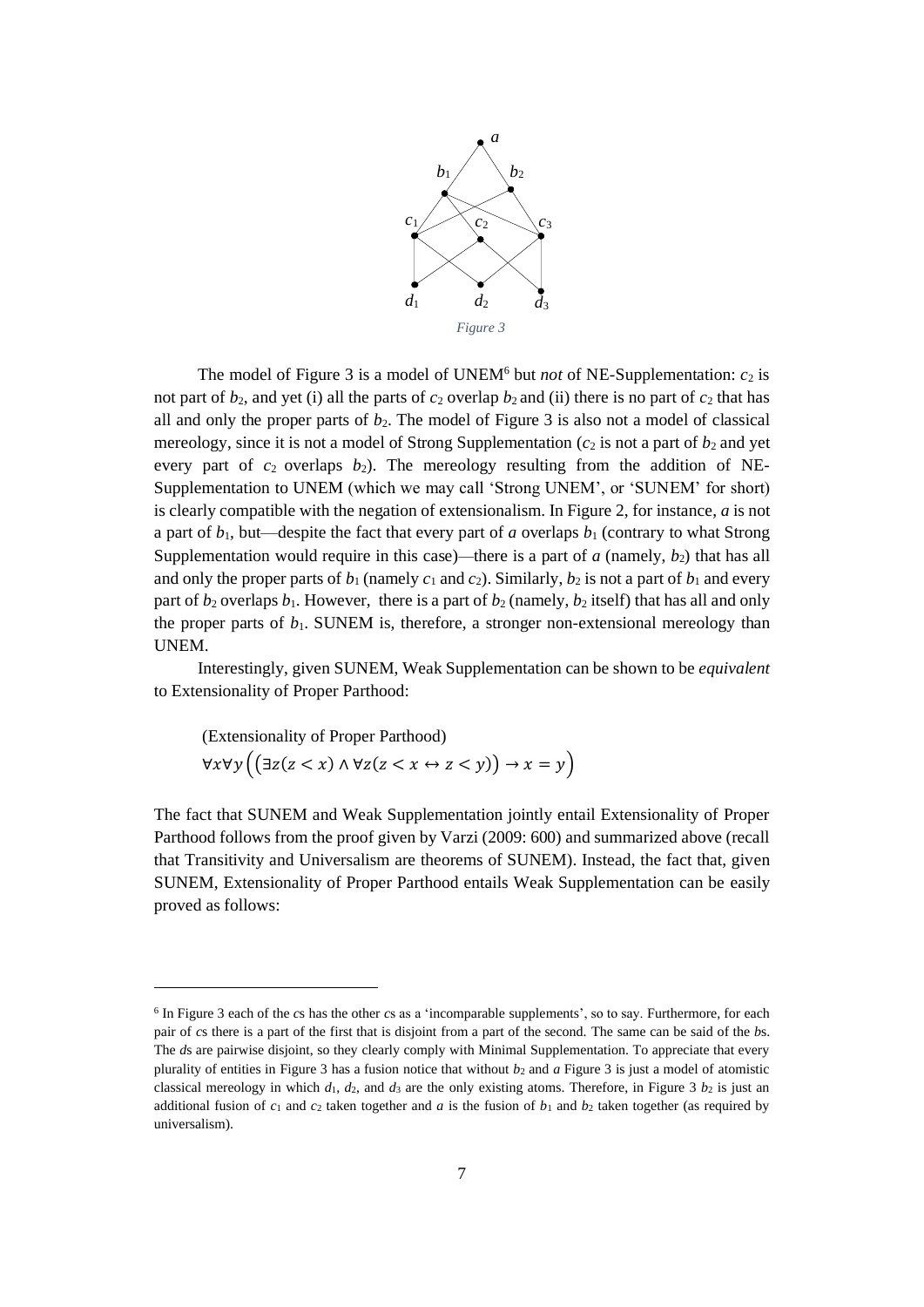Suppose that *b* is a proper part of *a*. By the asymmetry and irreflexivity of proper parthood it follows from Part that *a* is not part of *b*. By NE-Supplementation we have that some part *z* of *a* is either (i) disjoint from *b* or (ii) different from *b* while having its same proper parts. In the second case, Extensionality of Proper Parthood entails that *b* and *z* have *no* proper parts so that, given Part, they must be disjoint. It follows, therefore, that in any case, some part of *a* is disjoint from *b*. Q.E.D.

It is, thus, sufficient to add Extensionality of Proper Parthood to SUNEM to get classical mereology. Notice that, instead, the addition of Extensionality of Proper Parthood to UNEM doesn't result in a system that is as strong as classical mereology, as it is witnessed by the model of Figure 4 which is a model of both UNEM and Extensionality of Proper Parthood<sup>7</sup> but not of Weak Supplementation (since  $b_3$  is a proper part of *a* but there is no part of  $a$  that is disjoint from  $b_3$ .<sup>8</sup>



## **5. Conclusion**

In this paper I have argued that contrary to what is often assumed in the literature, universalism and the negation of extensionalism are jointly compatible with core mereology and the idea that models like those in Figure 1 are not models of parthood. I did so by introducing a 'minimal' supplementation principle which appears to do all the work that Weak Supplementation is usually invoked for but without entailing extensionalism when coupled with core mereology and universalism. It can thus be concluded not only that (*pace* Varzi 2009) universalism doesn't entail extensionalism, but also that at least those who accept both core mereology and the idea that the models of Figure 1 are not models of

<sup>7</sup> In Figure 4 (i) each of the *b*s has the other *b*s as 'incomparable supplements', (ii) for each pair of *b*s there is a part of the first that is disjoint from a part of the second, and (iii) the *c*s are pairwise disjoint. (i)-(iii) guarantee that both the *b*s and the *c*s comply with Minimal Supplementation. In order to appreciate that every plurality of entities in Figure 4 has a fusion notice that without  $b_3$  Figure 4 is just a model of atomistic classical mereology in which  $c_1$ ,  $c_2$ , and  $c_3$  are the only existing atoms. Therefore, in Figure 4  $b_3$  is just an additional fusion of the *c*s (while in classical mereology *a* must be the *only* fusion of the *c*s).

<sup>&</sup>lt;sup>8</sup> Notice that the model of Figure 4 is not a model of NE-Supplementation: *a* is not part of  $b_3$  and yet (i) every part of *a* overlaps *b*<sup>3</sup> and (ii) no part of *a* is different from *b*<sup>3</sup> and has the same proper parts of *b*3.